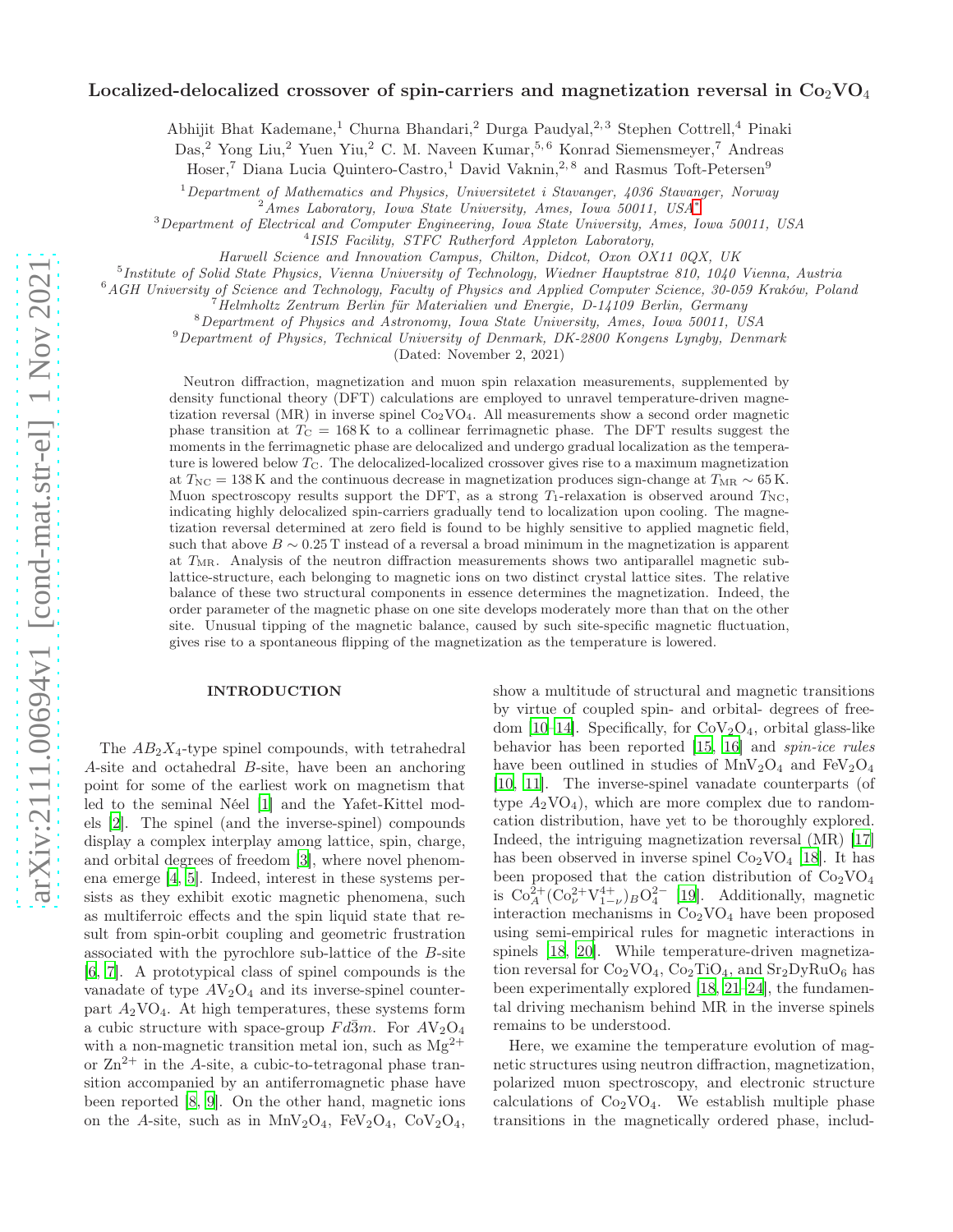ing temperature-driven MR. We find the structure to be composed of two nearly balanced antiparallel ferromagnetic components, on the A- and B-site, giving rise to a net ferrimagnetic phase evolving with temperature. Performing density functional theory (DFT), localized calculation representing low-temperatures and delocalized calculations for high-temperature (within the ordered region), we confirm that the MR in  $Co<sub>2</sub>VO<sub>4</sub>$  is consistent with such a balance. Polarized muon spectroscopy results show dynamic  $T_1$ -relaxation at high-temperature (within the ordered region) supporting electron delocalization predicted by the theory.

## EXPERIMENTAL AND COMPUTATIONAL DETAILS

The polycrystalline sample of  $Co<sub>2</sub>VO<sub>4</sub>$  was prepared using a solid-state reaction as described in Ref. [\[25](#page-8-18)]. The X-ray diffraction (XRD) measurement confirms the formation of  $Co<sub>2</sub>VO<sub>4</sub>$  spinel. Rietveld refinement of neutron diffraction and XRD data (at 300 K) confirm the cubic  $Fd\overline{3}m$  symmetry. Due to  $A/B$  site inversion  $(A - 8b$ tetrahedral and  $B - 16c$ -octahedral) the formal chemical formula of  $Co_2VO_4$  is  $Co_\nu^{2+} V_{1-\nu}^{4+} [V_\nu^{4+} Co_{2-\nu}^{2+}] O_4$ , where  $\nu$ is the inversion parameter, and the B-site cations are enclosed in brackets. The refinement yields that the degree of inversion  $\nu \simeq 1$ , i.e., the actual  $\text{Co}_{A}^{2+}[V^{4+}\text{Co}^{2+}]_B\text{O}_4$ , where  $\text{Co}^{2+}$  occupies the A - site and the remaining  $\text{Co}^{2+}$ and  $V^{4+}$  are distributed evenly in the B site. Unlike the common spinel counterparts [\[10,](#page-8-7) [13\]](#page-8-19), we find no structural transitions in  $Co<sub>2</sub>VO<sub>4</sub>$  at all measured temperatures. Nonetheless, we observed an insignificant shrinking of the unit-cell that appears to saturate at  $\approx 65$  K.

Magnetization measurements were performed on a pellet of mass 6.15 mg and carried out using a superconducting quantum interference device (Quantum Design MPMS, SQUID) magnetometer for various applied magnetic fields in the range of  $0.03 - 7$  T and  $2 - 350$  K, performing both zero-field cooled (ZFC) and field cooled (FC) measurements. Neutron powder diffraction (NPD) was performed on a 2g polycrystalline sample on the time-of-flight (TOF) powder diffractometer, POWGEN [\[26\]](#page-8-20), located at the Spallation Neutron Source at Oak Ridge National Laboratory. The measurements were carried out with neutrons of central wavelengths 1.333 and 3.731 Å. The sample was loaded in a vanadium can which was attached to the cold end of a cryostat to reach temperatures in the range  $2 \leq T \leq 300$  K. Neutron powder diffraction in applied magnetic fields was performed using E6 [\[27\]](#page-8-21) and E9 [\[28](#page-8-22)] diffractometers at the BER II reactor at the Helmholtz-Zentrum Berlin. The 3.5 g powder sample was dispersed in deuterated methanolethanol mixture, which freezes into an amorphous glass upon cooling, and thereby fixes the powder orientation while applying a magnetic field. The E6 diffractometer



<span id="page-1-0"></span>FIG. 1. Temperature dependence of ZFC (black circle) and FC (red triangle) magnetization measurements performed for applied magnetic fields  $0.03$  T,  $0.25$  T and  $5$  T.  $T_c$  and  $T_{NC}$ represent the transition temperatures to collinear and noncollinear magnetic structures respectively, as explained in text. Magnetization reversal temperature is represented by  $T_{MR}$  for  $B = 0.03$  T.

was used to perform the temperature scans ranging from 15-200 K with an applied magnetic field of 0.25 T and 2 T with wavelength 2.44 Å. Refinements of the diffraction data were carried out using FullProf [\[29](#page-8-23), [30](#page-8-24)].

The EMU spectrometer [\[31\]](#page-8-25) at the ISIS Neutron and muon source was used to perform zero applied field muon spin relaxation ( $ZF - \mu + SR$ ) and longitudinal field muon spin relaxation  $(LF-\mu + SR)$  measurements where the applied magnetic field and muon spin are collinear on the polycrystalline sample. The polycrystalline  $Co<sub>2</sub>VO<sub>4</sub>$ sample amounting to  $2.5 g$  was placed in a titanium holder with 24 mm diameter window. Muons falling outside the sample window were stopped in a silver mask, giving a non-relaxing background. 100% spin-polarized muons are produced by the source, implanted in the sample and their time-evolution measured. The time evolu-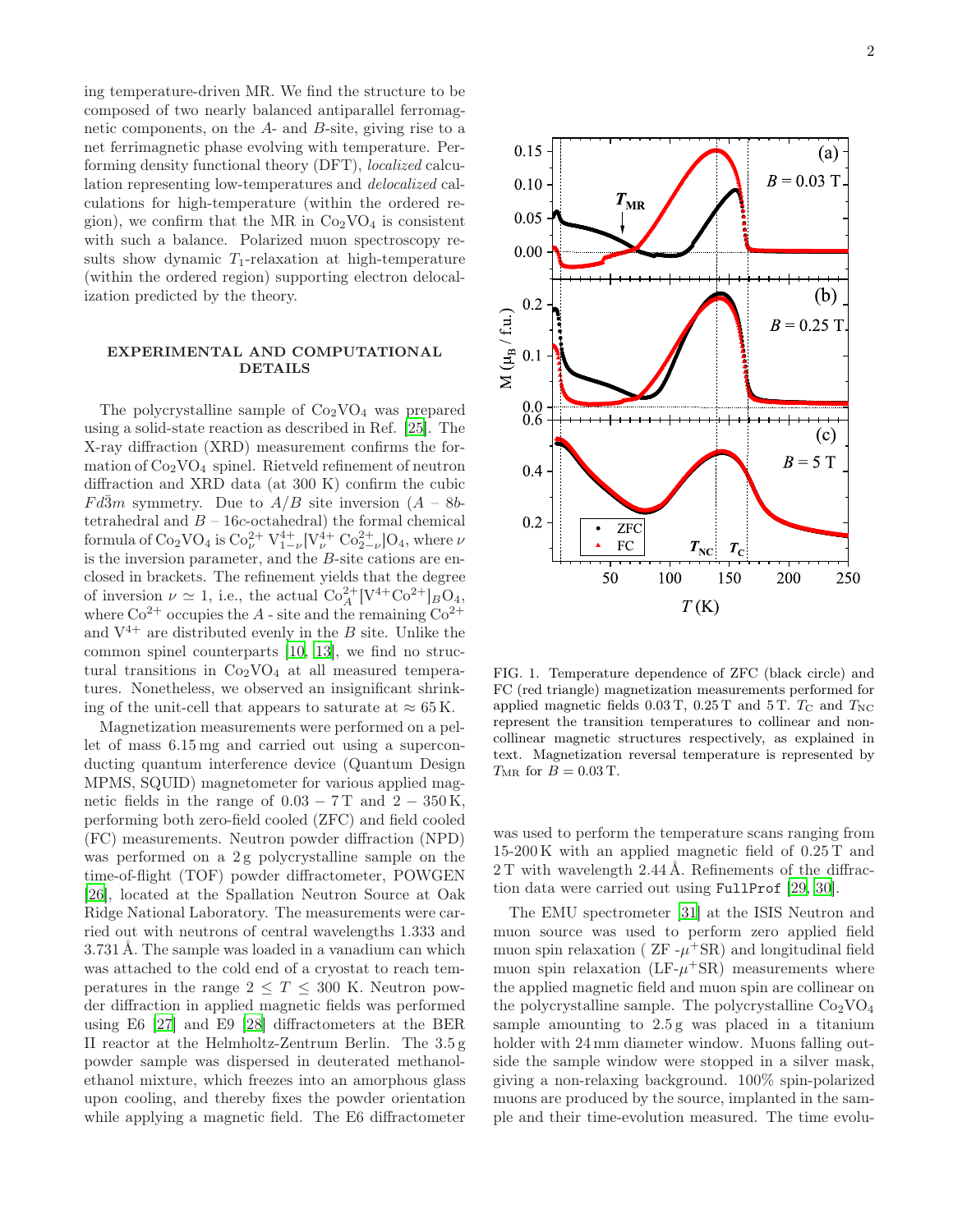

<span id="page-2-0"></span>FIG. 2. Neutron-diffraction patterns (black open circles), fits from the Rietveld refinement (red solid lines), and their differences (blue solid lines). The vertical bars are the expected Bragg peak positions as mentioned in the panels. The asterisk indicate impurity peaks. NPD observed (measured on POWGEN) (a)  $T = 140$  K and (b)  $T = 25$  K corresponding to the data collected with center wavelengths 1.333 Å. In the inset of (b) one can see the emergence of (200) between 140 K and 25 K. (c) Magnetic structure of  $Co_2VO_4$  at 140 K. (d) Magnetic structure at 25 K. A-site is occupied by  $Co(red)$ , whereas B-site occupancy is shared between Co and V(purple).



<span id="page-2-1"></span>FIG. 3. Temperature dependencies of integrated intensities of the Bragg peaks (111),(220), and (200) reflections for  $B =$ 0 T. The solid lines represents respective Power-law fits.  $T_{\rm C}$ features can be identified from the ordering of (111) and (220) while  $T_{\text{NC}}$  from ordering of (200).

tion of muon polarization is given by  $P_{z}(t)$ . A normalized sample polarization immediately after muon implantation,  $P_s(0)$ , was obtained after background correction.

The  $ZF-\mu$ <sup>+</sup>SR scans were performed at various temperatures in the 10-250 K range. In-order to elucidate dynamic aspects,  $LF-\mu+SR$  measurements were performed at 250, 125, 75, and 10 K with applied fields of 0.005, 0.05, 0.2, and 0.3 T. The data were analyzed using the muon analysis module of Mantid [\[32\]](#page-8-26).

To understand the magnetization reversal in  $Co<sub>2</sub>VO<sub>4</sub>$ , we carried out two sets of first-principles electronic structure calculations: i) delocalized and ii) localized. The delocalized calculations were performed using DFT in conjunction with generalized gradient approximation (GGA) for exchange-correlation functional in all-electron projected augmented plane wave (PAW) formalism implemented in Vienna Simulation Package (VASP) including spin-orbit coupling (SOC) [\[33](#page-8-27), [34\]](#page-8-28). We used plane wave cut-off energy of 500 eV and  $4 \times 4 \times 4$  k-mesh for the Brillouin-zone integration. Structure optimization is performed by randomly replacing  $50\%$  V<sub>B</sub> with Co<sub>B</sub> in the bulk  $CoV<sub>2</sub>O<sub>4</sub>$  structure that has the lowest total energy among all the considered configurations.

#### RESULTS AND DISCUSSIONS

Figure [1](#page-1-0) shows the temperature  $(T)$  dependence of the zero field-cooled (ZFC) and field-cooled (FC) magnetization  $(M)$  of  $Co<sub>2</sub>VO<sub>4</sub>$  at applied magnetic field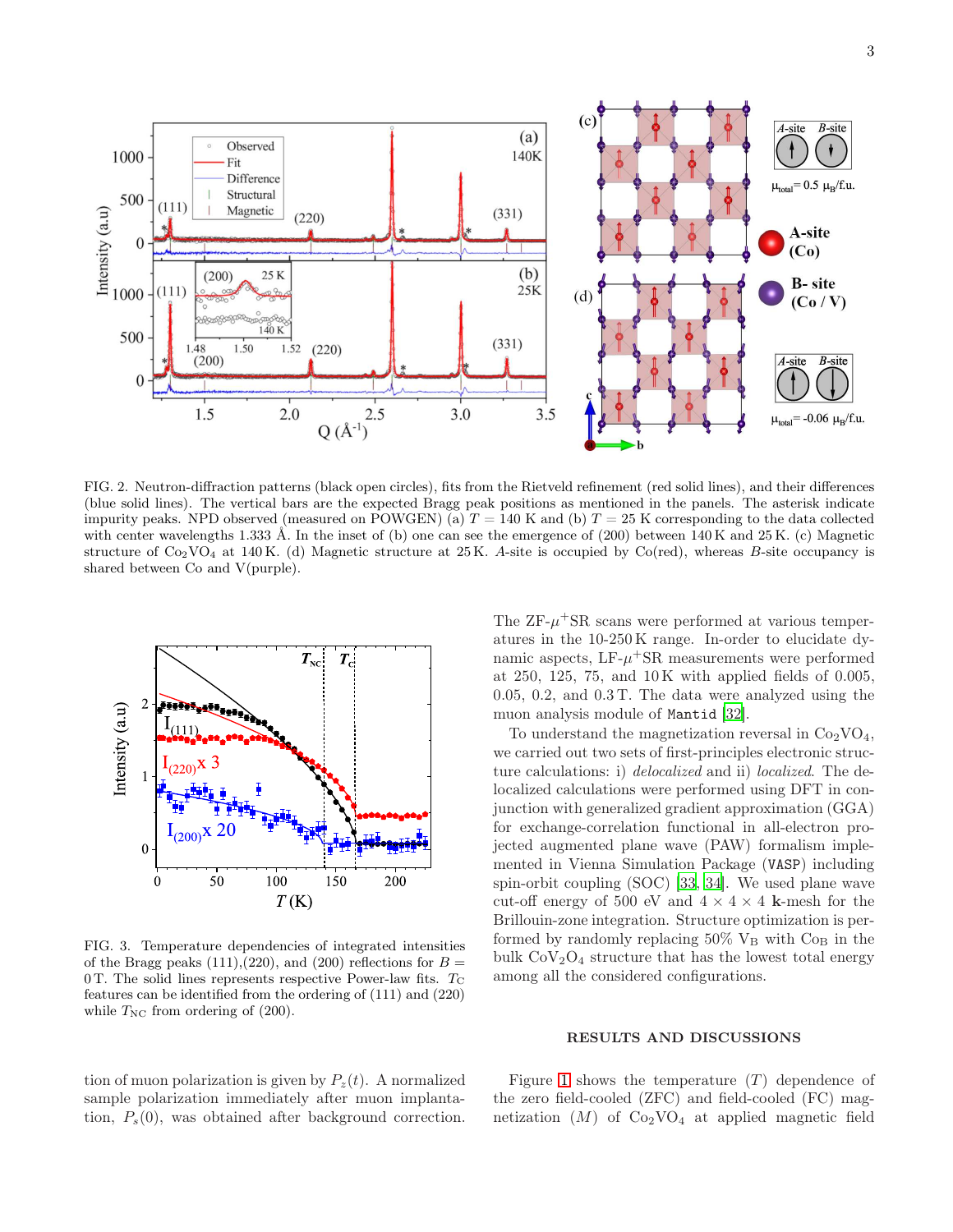

<span id="page-3-0"></span>FIG. 4. (a) The magnitude of A- and B- sub-lattice moments obtained from Rietveld refinement for  $B = 0$  T. (b)Total moment (per f.u.) calculated by adding moments FM moments. Temperature dependence of total moment emulates the magnetization reversal as observed in magnetization measurement.

 $B = 0.03, 0.25, \text{ and } 5 \text{ T}$ . Three features are identified for  $B = 0.03$  T. First, a sharp rise is observed at  $T_{\rm C} = 168(1)$  K (C-collinear) corresponding to ferrimagnetic response and second, with an onset of a decrease at  $T_{\text{NC}} = 138(8)$  K (NC- non collinear), for both FC and ZFC. The third feature occurs at the temperature range  $T_{MR} \sim 65-130$  K, where the magnetization reverses, dependent on the cooling protocol (i.e., FC or ZFC). Also, below 20 K there is an upturn in magnetization, suggestive of a meta-magnetic behavior. Magnetization reversal does not occur for fields higher than ∼ 0.25 T and eventually, the ZFC and FC curves overlap for fields higher than 5 T and the temperature dependence becomes reversible.

The magnetization at  $T_{\rm C}$  for  $B = 0.1$  T is  $0.2 \mu_{\rm B}/f.u.$ (not shown), which is lower than that of  $CoV<sub>2</sub>O<sub>4</sub>$  [\[35\]](#page-9-0). A high spin configuration  $S = 3/2 (3 \mu_B)$  for  $Co_A^{2+}$ and  $S = 1$  (2  $\mu_B$ ) for  $V_B^{3+}$  have been reported for



<span id="page-3-1"></span>FIG. 5. (a) Magnitude of A- and B- sub-lattice moments obtained from Rietveld refinement for  $B = 2$  T. (Inset) Total moment (per f.u.) calculated by adding moments along the cdirection. Temperature dependence of total moment emulates magnetization for fields higher than 0.25 T.

 $CoV<sub>2</sub>O<sub>4</sub>$  [\[13\]](#page-8-19). This indicates the reduced magnetization in  $Co_2VO_4$  is due to antiparallel  $Co_A$  and  $Co_B/V_B$  (ferrimagnetic) assuming high spin configuration  $S = 3/2$ , for  $Co<sup>2+</sup>$  and  $S = 1/2$  for  $V_B$  implying an oxidation state of 4+ for V. As discussed below, DFT calculations confirm the valence states of  $Co<sub>B</sub>$  and  $V<sub>B</sub>$  as well their magnetic ordering in the localized solution.

The neutron powder diffraction patterns for 140 K and 25 K are presented in Fig. [2](#page-2-0) (a) and (b). Consistent with the aforementioned magnetic susceptibility, Fig. [3](#page-2-1) shows the emergence of the (111) and (220) magnetic reflections at  $T = 168(1)$  K. At a lower temperature  $(= 138(2)$  K), a weak (200) magnetic reflections is also observed (inset of Fig. [2](#page-2-0) (a)). We emphasize that the (200) is forbidden by  $Fd\overline{3}m$ . In the case of MnV<sub>2</sub>O<sub>4</sub> observation of the (200) is linked to spin canting of the spinel-B-site and a structural transition [\[10\]](#page-8-7). The temperature dependence of the three magnetic Bragg reflections is shown in Fig. [3.](#page-2-1) These curves are fitted to a power-law function. The critical temperature obtained for reflections (111) and (220) is  $T_{\rm C}$ =167.8±0.4 K and for the (200) at  $T_{\rm NC}$  = 138.5±7.5 K. We also note that the critical exponents associated with (111) and (200) are different, at  $0.71 \pm 0.02$  and  $0.5 \pm 0.1$ , respectively.

To restrict the refinement of the neutron powder data, we exclude the irreducible basis vectors, on both the Aand B-site, that are inconsistent with the strongest observed peaks in the powder diffraction pattern. These basis vectors that are (for  $Fd\bar{3}m$  and propagation vector  $k = (0, 0, 0)$ ) founds using BasIREPS [\[29\]](#page-8-23) and SARAh[\[36\]](#page-9-1). We find that the simplest model consistent with both magnetization and powder diffraction data, consists of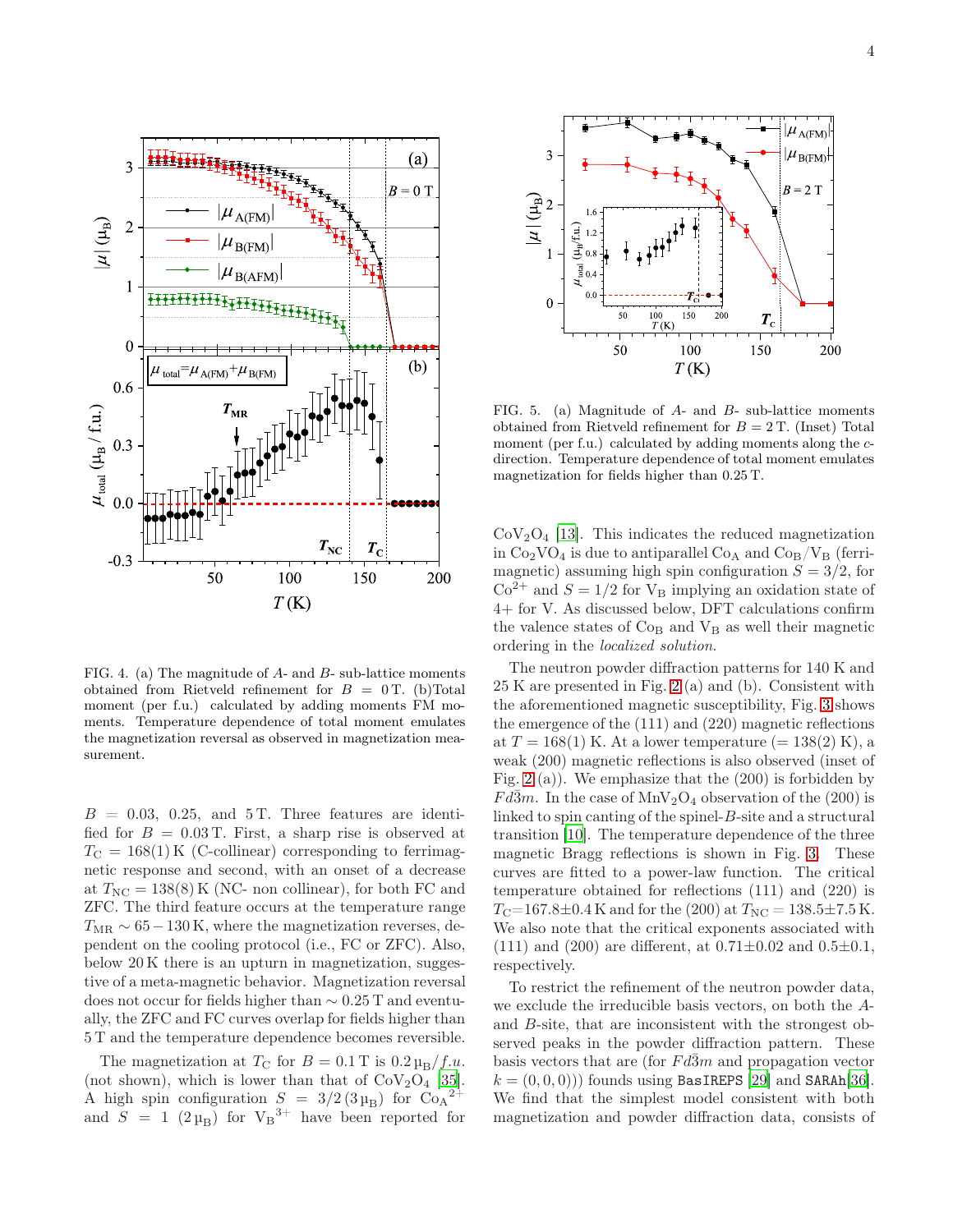<span id="page-4-0"></span>TABLE I. Magnetic structure factors computed are presented as  $|F_{hkl}|^2$  (normalized) for the magnetic reflections (hkl) using Basis vectors (BVs) of the Irreducible representation(IR) belonging o A-site and B-site.

| Site                  | Irrep | $\rm{BVs}$       |             |      |          |                | $ F_{111} ^2  F_{200} ^2  F_{220} ^2  F_{331} ^2$ |
|-----------------------|-------|------------------|-------------|------|----------|----------------|---------------------------------------------------|
| A-site $\Gamma$ 10    |       | $\psi_A^{\perp}$ | (0 0 1)     |      |          |                |                                                   |
| 8b                    |       | (FM)             | (0 0 1)     | 0.68 | $\theta$ | 1.00           | 0.27                                              |
|                       |       |                  | (0 0 1)     |      |          |                |                                                   |
|                       |       | $\psi_B^1$       | (0 0 1)     |      |          |                |                                                   |
|                       |       | (FM)             | (0 0 1)     | 0.51 | $\theta$ | $\overline{0}$ | 0.2                                               |
| $B$ -site $\Gamma$ 10 |       |                  | (0 0 1)     |      |          |                |                                                   |
| 16c                   |       |                  | $(-1 -1 0)$ |      |          |                |                                                   |
|                       |       | $\psi_B^2$       | (1 1 0)     |      |          |                |                                                   |
|                       |       | (AFM)            | $(-110)$    | 0.1  | 0.04     | 0.03           | 0.04                                              |
|                       |       |                  | $(1 - 1 0)$ |      |          |                |                                                   |

basis vectors from the IR Γ10 with A- and B- sub-lattice moments arranged anti-parallel. The magnetic representation in this case corresponds to Shubnikov space group  $I4_1$ /am'd' (representation mGM4+) [\[37,](#page-9-2) [38\]](#page-9-3). This picture is consistent with observations of other spinel vanadates [\[10,](#page-8-7) [13](#page-8-19)] as well as recommendations made for magnetic interactions in  $Co_2VO_4$  [\[18\]](#page-8-13). Table [I](#page-4-0) lists  $|F_{hkl}|^2$ for prominent magnetic reflections calculated using these basis vectors. Note that the intensity on (200) could be explained only by  $\psi_B^2$  (AFM), while (220) has no contributions from  $\psi_B^1$  (FM). As seen in table [I,](#page-4-0) ferromagnetic order on the A-site  $(\psi_A^1)$  gives rise to intensity in both the (220) and (111) reflections while ferromagnetic order on the *B*-site  $(\psi_B^1)$  only gives rise to intensity on (111). The ferromagnetic ordered moment on the A-site can therefore be explicitly distinguished from that of the B-site, and the relative magnitudes of the ordered moments can be directly extracted from the refinement. While the net ferrimagnetic moment can be directly deduced from neutron powder diffraction, it cannot distinguish individual contributions from  $Co<sub>B</sub>$  and  $V<sub>B</sub>$ . We note that combination of  $\psi_B^1$  (c-axis) and  $\psi_B^2$  (ab-pane) leads to the commonly observed 2-in-2-out configuration in pyrochlore structures [\[10\]](#page-8-7).

The refinements of neutron powder diffraction data at  $(B = 0$  T) at the temperature range  $5 - 250$  K yield the sub-lattice magnetic moments as shown in Fig. [4](#page-3-0) (a). Refined moments on A- and B-sites are labeled as  $\mu_{A(FM)}$ ,  $\mu_{\text{B(FM)}}$  and  $\mu_{\text{B(AFM)}}$ , respectively. The total moment  $\mu_{\text{total}} = \mu_{\text{A(FM)}} + \mu_{\text{B(FM)}}$  is shown in Fig. [4](#page-3-0) (b). Contributions from  $\mu_{\text{B(AFM)}}$  (AFM see Tab. [I\)](#page-4-0) cancel out and thus do not contribute to the total moment. As shown,  $\mu_{\text{total}}$  as a function of temperature exhibits magnetic behavior that resembles the magnetization shown in Fig. [1](#page-1-0) (a). Indeed Fig. [4](#page-3-0) (b) shows three identified temperatures in magnetization,  $T_{\rm C}$ ,  $T_{\rm NC}$ , and  $T_{\rm MR}$ . Similar analysis of the diffraction patterns under magnetic field  $B = 2T$ also yield distinguishable  $\mu_{A(FM)}$  and  $\mu_{B(FM)}$ . However,  $\mu_{\text{total}}$  at  $B = 2T$  does not show magnetization rever-



<span id="page-4-1"></span>FIG. 6. Initial polarization (a) and relaxation rate (b) extracted from fits to the  $ZF-\mu^+SR$  polarization spectra. For  $T < T_{\rm C}$ , fits are to Eq. [\(2\)](#page-5-0), with  $\beta$  as a free parameter below  $T_{MR}$  (red points). Above  $T_{C}$ , fits are carried out to Eq. [\(1\)](#page-5-1) (green points). Inset of (a)  $\beta$  vs T where  $\beta$  reaches 0.5 at 12 K.

sal (Fig. [5\)](#page-3-1) as  $\mu_{A(FM)}$  is always larger than  $\mu_{B(FM)}$  for all temperatures, consistent with the observation above 0.25 T (Fig. [1\)](#page-1-0). It is not possible to extract  $\mu_{\text{B(AFM)}}$  reliably in these measurements, as the defused signal from ethanol-methanol mixture overshadows the weak (200) peak.

To determine possible dynamic origin of the distinct critical behavior on the A- and B-sites, employ polarized muon spectroscopy. The  $ZF-\mu + SR$  measurements were performed at various points in the region 10−250 K. In the paramagnetic region  $(T > T_{\rm C})$ , the ZF- $\mu^+$ SR polarization spectra shows temperature-independent relaxation with full polarization. This region is parameterized with static Kubo–Toyabe times exponential decay (SKT-ED), accounting for nuclear and electronic moments [\[39\]](#page-9-4).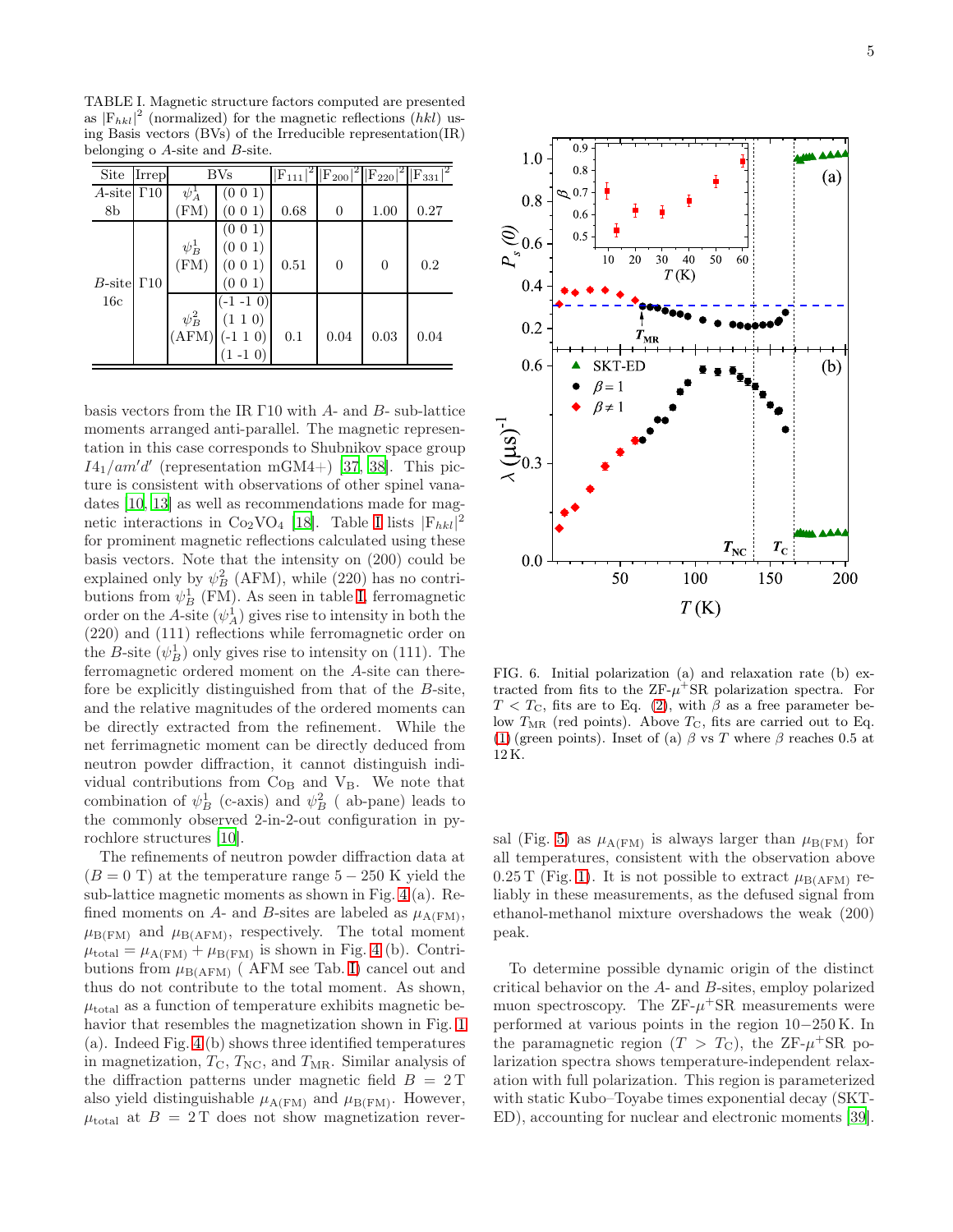$$
P_z(t) = P_{z_1}(0) \left( e^{-\delta^2 t^2/2} \left( 1 - \delta^2 t^2 \right) \frac{2}{3} + \frac{1}{3} \right) e^{-\lambda t} + P_{z_2}(0), \quad (1)
$$

where  $\delta$  accounts for relaxation rate due to the coupling of nuclear moments and muon and  $\lambda$  for relaxation rate due to electron moments and muon coupling. At  $T_{\rm C}$ , a sharp loss of the initial polarization is observed. This is typical for a magnetically ordered system, where the missing polarization is associated with strong electronic moments, giving rise to an unresolved precession signal owing to the finite muon pulse width at the source (ISIS). Below  $T_{\rm C}$ , a one-component stretched exponential decay (Eqn. [2\)](#page-5-0) function was sufficient to parameterize the ordered region, i.e.,

<span id="page-5-0"></span>
$$
P_z(t) = P_{z_1}(0)e^{-(\lambda t)^{\beta}} + P_{z_2}(0). \tag{2}
$$

In Eq. [\(2\)](#page-5-0),  $\lambda$  is the relaxation rate and  $\beta$ - the stretching exponent. When  $\beta = 1$ , equation [2](#page-5-0) turns into simple exponential decay. We find that above  $T_{\text{MR}}$ , the best fit to the data is obtained with  $\beta$  fixed at 1. However, below  $T<sub>MR</sub>$ , acceptable fits could only be obtained fitting  $\beta$  as a free parameter

Figure [6](#page-4-1) shows the initial polarization and relaxation rate extracted from  $ZF-\mu^+SR$  data as a function of temperature. The polarization parameter  $(P_s(0))$  decreases to  $2/3$  of its initial value below  $T_{\rm C}$ . Intriguingly, there is a further loss of polarization as the temperature is reduced below  $T_{\rm C}$ , reaching a minimum at  $T_{\rm NC}$  and only regaining the  $1/3$  value of the initial polarization at  $T_{\text{MR}}$ . The broad dip between  $T_{\rm C}$  and  $T_{\rm MR}$  suggests that muons are experiencing changes in the magnetic structure right through the region. This is consistent with the corresponding peak in the relaxation rate, suggesting spin fluctuation/reorientation process is driving an enhanced  $T_1$ -relaxation of the muon signal through this temperature region. Notably, there is no sharp peak in the relaxation rate at  $T_{\rm C}$ , as one would expect for a typical magnetic phase transition. Fitting the low-temperature data (T< 60 K) with  $\beta$  as a free parameter shows  $\beta$  decreasing steadily, reaching a value  $\approx 0.5$  at 12 K. We note that  $\beta = 0.5$  is a signature of glassy transition [\[40\]](#page-9-5). The glassy transition at low temperatures is typical of inverse spinels [\[23,](#page-8-29) [41\]](#page-9-6).

Initial polarization and relaxation data for  $LF-\mu + SR$ measurements up to 0.3 T, carried out at 10 K, 125 K and 250 K, are shown in Figure [7.](#page-5-2) With  $T_1$ -spin relaxation,  $\lambda$ , persisting at all temperatures to the highest fields measured. This suggests that spin dynamics are present at all temperatures, both in the paramagnetic regime above  $T_{\rm C}$ and also in the ordered state. We note that the strongest relaxation is measured at  $125\,\mathrm{K}$ , close to  $T_{\text{MR}}$ , a region where electron delocalization is predicted by DFT, and

<span id="page-5-1"></span>

<span id="page-5-2"></span>FIG. 7. (a) Initial polarization (b) relaxation rate extracted from fits to the LF- $\mu$ <sup>+</sup>SR polarization spectra with Eq. [\(2\)](#page-5-0). At 125 K, complete decoupling was realized with tiny field of 0.005 T. Due to instrument effects  $P_s(0)$  goes beyond 1 for higher fields.

at this temperature the relaxation rate (Fig. [7b](#page-5-2)) appears to increase with the applied field in contrast to results at measured at 10 K. A clear recovery of the initial polarization is seen at the highest fields measured, although full decoupling is not achieved, with only 50% of the polarization being recovered. We suggest this is the result of both large internal fields and spin dynamics below  $T_{\text{C}}$ in this material.

To supplement the experimental results, we conduct delocalized and localized electronic structure calculations. For the delocalized calculations, we employ standard DFT with GGA functional. In the localized calculations, we add the on-site electron correlation following the Dudarev  $et$  al.'s scheme  $[42]$  in which only the effective value of on-site correlation,  $(U_{eff} = U - J = 4.5 \text{ eV})$ for 3d electrons of Co and V [\[43\]](#page-9-8)) is meaningful. To be on equal footing, we also performed another calculation using the same value of  $U_{eff}$  and find the delocalized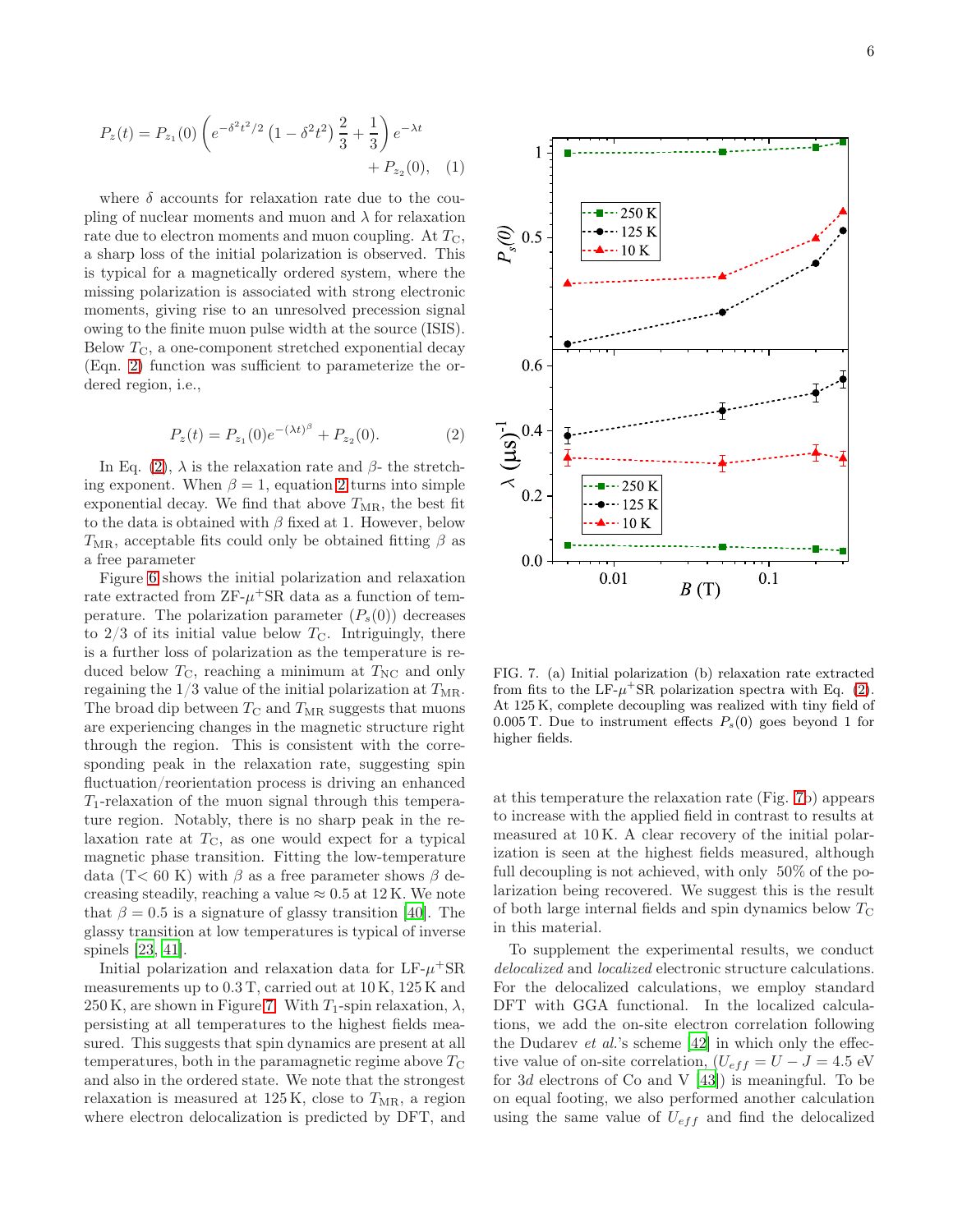solution, which has higher total energy than in the localized solution. As expected, the net magnetic moments do not change significantly with the use of  $U_{eff}$  in the delocalized results.

As shown below, the localized calculations are akin to the low-temperature ground state whereas the delocalized corresponds to the high-temperature ferrimagnetic phase. Both localized and delocalized calculations show similar magnetic moments for  $Co<sub>A</sub>$ , while they are drastically different for  $Co<sub>B</sub>$  and  $V<sub>B</sub>$ . These changes in the local magnetic moments are consistent with the lowtemperature neutron diffraction results (Table [II\)](#page-7-3). The major contribution to the net magnetic moment is from spin (Table [II\)](#page-7-3), while the orbital contributions are small and slight fluctuations for  $Co<sub>B</sub>$  are found (not shown). In the localized solution, we find canted spin-structures for  $Co<sub>B</sub>$  and  $V<sub>B</sub>$  in qualitative agreement with the experimental results at 25 K (Table [II\)](#page-7-3). A notable prediction is the antiferromagnetic alignment of  $Co<sub>A</sub>$  moments with respect to  $Co<sub>B</sub>$  with a small canting in the planar direction (Table [II\)](#page-7-3). For  $Co<sub>A</sub>$ , the canting is not resolved experimentally. At the  $B$ -site, the  $V_B$  moments follow the Co<sub>B</sub> moments. These are remarkable changes in the frustrated magnetic structures of the well-known spinel vanadates viz.,  $FeV<sub>2</sub>O<sub>4</sub>$  [\[11\]](#page-8-11) and  $MnV<sub>2</sub>O<sub>4</sub>$  [\[10\]](#page-8-7), in which  $V_B$  moments are 2-in 2-out as observed experimentally. The calculated net magnetic moment parallel to the c-direction is negative, in agreement with the low-temperature data. The discrepancy between theory and experiment in the magnitude of net magnetic moment is likely due to the choice of atomic sphere sizes used in the calculations, i.e., Co<sub>A</sub> moment  $\sim 2.6 \mu_B$  is smaller than the experiment  $3.07 \mu_B$ . We find 3d Co/V and  $O(2p)$  hybridization, which we argue may affect the magnetic moments on both Co and V. In calculations, the canting is small which results in a large magnetic moment ( $\sim 3.7 \mu_B$ ) along the *z*-direction, which qualitatively agrees with the experiment (see Table [II\)](#page-7-3). Another possibility for the slight discrepancy is random occupancy of Co and V in the B-sites.

Interestingly, the magnetic moments obtained with the delocalized solutions agree with the higher temperature data, indicating a more itinerant scenario [\[44\]](#page-9-9). The magnetic moments on the B-site are sensitive to the choice of  $U_{eff}$  (i.e., localized or delocalized), while the moments on the A-site remain relatively unchanged. Inter-atomic charge transfer from  $Co<sub>B</sub>$  to  $V<sub>B</sub>$  sites reduces the effective  $Co<sub>B</sub>$  moments. This delicate balance between  $Co<sub>A</sub>$ ,  $Co<sub>B</sub>$ , and  $V_B$  magnetic moments in the localized and delocalized limits presumably leads to the MR.

To demonstrate that the electronic configuration of Co is  $3d^7$  (i.e.,  $Co^{2+}$ ) and that of  $V_B$  is  $3d^1$  (i.e.,  $V^{4+}$ ), we examine the partial density of states (PDOS) of each atom in the localized calculations. Figure [8](#page-6-0) shows very well split-off  $e_q \downarrow$  and  $t_q \uparrow 3d$ -states of Co<sub>A</sub> around the Fermi level due to the tetrahedral crystal field of oxygen



<span id="page-6-0"></span>FIG. 8. Spin resolved partial density of states (PDOS) of  $Co<sub>A</sub>, Co<sub>B</sub>, and V<sub>B</sub>.$  The positive and negative values indicate PDOS of majority and minority spin electrons, respectively. The spins of  $Co<sub>A</sub>$  are aligned antiferromagnetically with respect to  $\text{Co}_{\text{B}}$  and  $\text{V}_{\text{B}}$ . Both  $\text{Co}$  at  $A$ - and  $B$  sites have  $3d^7$ valence-electrons indicating the formation of  $Co<sup>2+</sup>$  ion. The distorted octahedral crystal field splits  $t_{2g}$  into an  $a_{1g}$  and doubly degenerate  $e_g$  states at site B. For  $Co_B$ , two electrons occupy the lower  $e_g$  states forming  $S = 3/2$  state, while for  $V_B$ , one electron occupies  $a_{1g}$  yielding  $V^{4+}$  oxidation state with  $S = 1/2$ .

atoms. In  $\mathrm{Co}_\mathrm{B}$  and  $\mathrm{V}_\mathrm{B},$  the splittings of the three-fold  $t_{2q}$ -states are less obvious. Because of the distorted octahedral crystal field effect[\[45](#page-9-10)], these states split into an  $a_{1g}$  and doubly degenerate  $e'$  $g$  resulting in 3d<sup>7</sup>,  $S = 3/2$ (occupying  $e'_g \uparrow$ ) for  $\text{Co}_{\text{B}}^{2+}$  as in  $\text{Co}_{\text{A}}^{2+}$  and  $3d^1$ ,  $S = 3/2$ (occupying  $a_{1g}$ ) for  $V_B^{4+}$  in the localized limit as inferred from the current and the earlier experiments [\[18\]](#page-8-13). An interesting change is in vanadium oxidation state from  $V^{3+}(3d^2)$ , which is common in the standard spinel compounds, to  $V^{4+}(3d^1)$  with  $S = 1/2$  consistent with the magnetic moment [\[18\]](#page-8-13). We note that  $\text{Co}_{\text{B}}^{2+}$  and  $\text{V}_{\text{B}}^{2+}$ moments change significantly in the delocalized solutions (Table [II\)](#page-7-3). This is expected due to a narrow  $t_{2g}$ -splitting in both atoms at B-sites.

#### **CONCLUSIONS**

Our interest in this less studied inverse cobalt vanadium spinel springs from the highly unconventional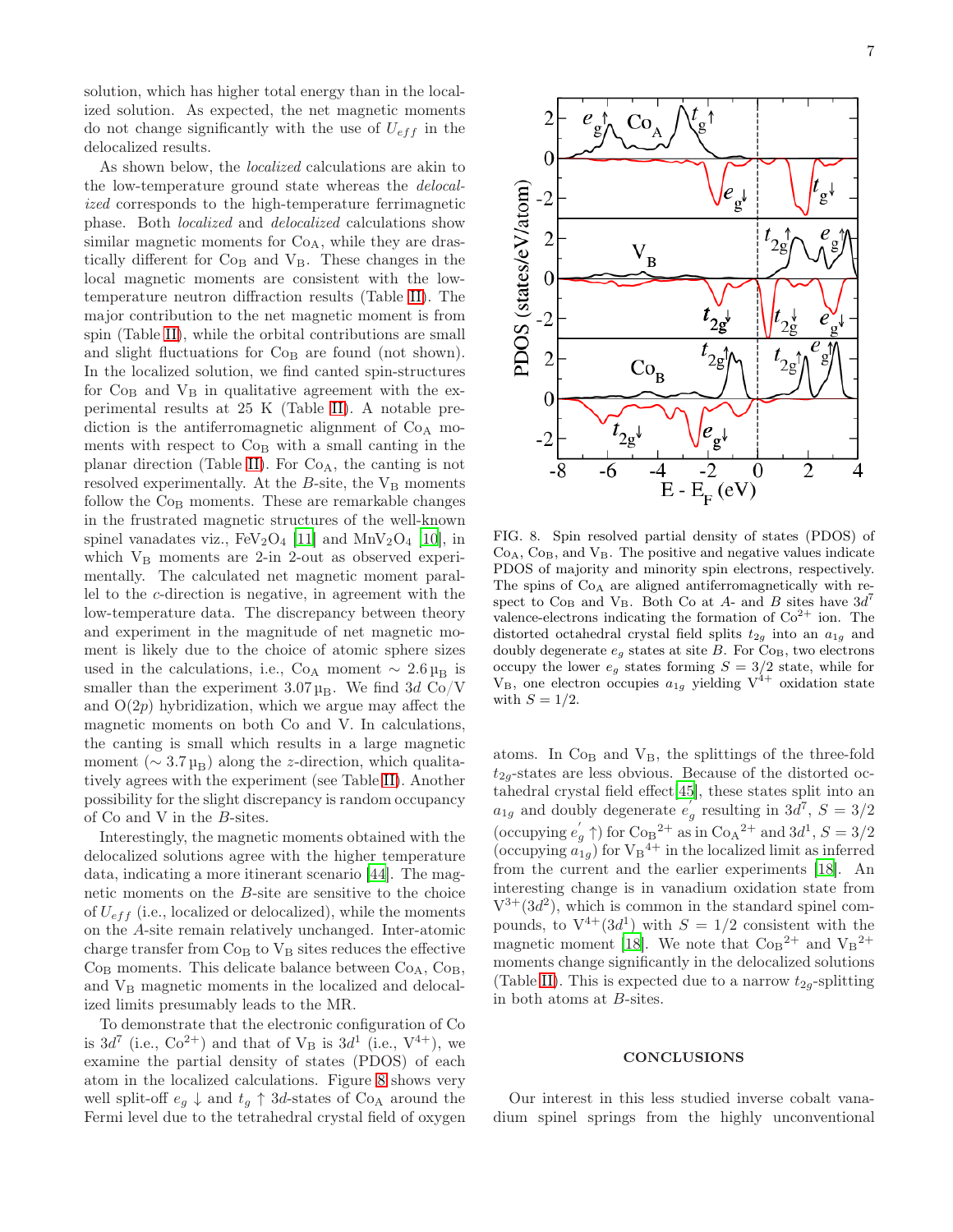| <b>Site</b>                              | Atom            |                    | Experiment                         | Theory          |                          |  |
|------------------------------------------|-----------------|--------------------|------------------------------------|-----------------|--------------------------|--|
|                                          |                 | 140 K              | 25 K                               | $GGA+SOC$       | $GGA+U+SOC$              |  |
| $A$ -site                                | Co <sub>A</sub> | (0,0,2.18(6))      | (0, 0, 3.07(6))                    | (0, 0, 2.48)    | (0.80, 0, 2.74)          |  |
|                                          | Co <sub>B</sub> | NA                 | ΝA                                 | $(0, 0, -0.43)$ | $(-0.81,  0.13 , -2.72)$ |  |
| B-site                                   | $\rm V_B$       | NΑ                 | NΑ                                 | $(0, 0, -1.29)$ | $(-0.34,  0.02 , -1.02)$ |  |
|                                          | $Co_B + V_B$    | $(0, 0, -1.68(2))$ | $( 0.88(8) ,  0.88(8) , -3.13(1))$ | $(0, 0, -1.72)$ | $(-1.15,  0.15 , -3.74)$ |  |
| X-site                                   | $\Omega$        | NΑ                 | ΝA                                 | (0, 0, 0.09)    | (0, 0, 0.02)             |  |
| $\mu_{\rm total}$ ( $\mu_{\rm B}/f.u.$ ) |                 | (0, 0, 0.50(8))    | $(0, 0, -0.06(7))$                 | (0, 0, 1.14)    | $(-0.32, 0, -0.90)$      |  |

<span id="page-7-3"></span>TABLE II. Canted magnetic moment components (spin + orbital)  $(\mu_x, \mu_y, \mu_z)$  of individual atom and total magnetic moments  $(\mu_{\text{total}})$  (per f.u.) in units of  $\mu_B$  in Co<sub>2</sub>VO<sub>4</sub> obtained from Rietveld refinement from zero field data and theory (GGA + SOC) and  $GGA + SOC + U$  calculations). For oxygens, only the calculated moments are given.

temperature-dependent magnetization of the compound, where a spontaneous magnetization reversal takes place. We have performed magnetization measurements and revealed at least three distinct anomalies. Neutron powder diffraction analysis reveals two antiparallel magnetic structures, each belonging to magnetic ions on A- and Bsites. The relative balance of these two structural components in essence determines the magnetization. However, the order parameter of the magnetic order on one site develops more moderately than that on the other site. While in itself unusual, a tipping of the magnetic balance, caused by such site-specific magnetic fluctuation, gives rise to a spontaneous flipping of the magnetization as the temperature is lowered. The magnetization reversal determined at zero fields is sensitive to an applied magnetic field, such that above  $B \sim 0.25$  T instead of a reversal a minimum in the magnetization is apparent at  $T_{\rm MR}$ .

The root cause of this site-specificity is unveiled by DFT results. The DFT calculations were performed assuming delocalized and localized spin carriers. We argue that the magnetization reversal is a consequence of the itineracy of Co and V electrons in the B-site. In particular, the delocalized calculations, which we associate with the behavior of the high temperature of the system (around  $T_{\text{C}}$ ), predict relatively small net magnetic moments on the B-site compared to the A-site giving rise to the net ferrimagnetic moment observed near  $T_{\text{C}}$ . The DFT also shows that the Co moments on the A-site are less sensitive to temperature change with electronic configuration  $Co^{2+}(3d^7)$  with  $S = 3/2$ . For the B-site, the DFT finds mixed oxidation states for Co and V that at low temperatures tend towards their localized values, namely,  $Co^{2+}$   $(S = 3/2)$  (as in the A-site) and  $V^{4+}$  $(S = 1/2)$ . This suggests that the MR is likely driven by delocalized to localized cross-over of the 3d-electrons of the  $Co/V$  atoms in the B-site. We note that quantitative disagreements between theory and experiment are expected owing to the complexities of this inverse spinel  $Co<sub>2</sub>VO<sub>4</sub>$  and the random distribution of Co and V in

the B-site. Polarized muon spectroscopy as a function of temperature is consistent with the neutron diffraction and magnetization results but adds new insights that have been predicted by our DFT calculations. The muon spectroscopy indicates highly delocalized spin-carriers at high temperatures that gradually tend to localization at lower temperatures.

## ACKNOWLEDGEMENT

Part of this research at Ames Laboratory is supported by the U.S. Department of Energy, Office of Basic Energy Sciences, Division of Materials Sciences and Engineering under Contract No. DE-AC02-07CH11358. The electronic structure and magnetism employed in this work are developed by D.P and his group in the Critical Materials Institute, an Energy Innovation Hub led by the Ames Laboratory and funded by the U. S. Department of Energy, Office of Energy Efficiency and Renewable Energy, Advanced Manufacturing Office. Use of the Spallation Neutron Source at the Oak Ridge National Laboratory is supported by the U.S. Department of Energy, Office of Basic Energy Sciences, Scientific Users Facilities Division. Experiments at the ISIS Pulsed Neutron and Muon Source were supported by a beamtime allocation from the Science and Technology Facilities Council. We thank the Helmholtz-Zentrum Berlin für Materialien und Energie for the allocation of neutron beamtimes at BER II and bulk properties measurements at CoreLab Quantum Materials.

<sup>∗</sup> A.B.K and C.B contributed equally.

- <span id="page-7-1"></span><span id="page-7-0"></span>[1] M. Néel, Propriétés magnétiques des ferrites ; ferrimagnétisme et antiferromagnétisme, Annales De Physique 12, 137 (1948).
- <span id="page-7-2"></span>[2] Y. Yafet and C. Kittel, Antiferromagnetic arrangements in ferrites, Physical Review 87, 290 (1952).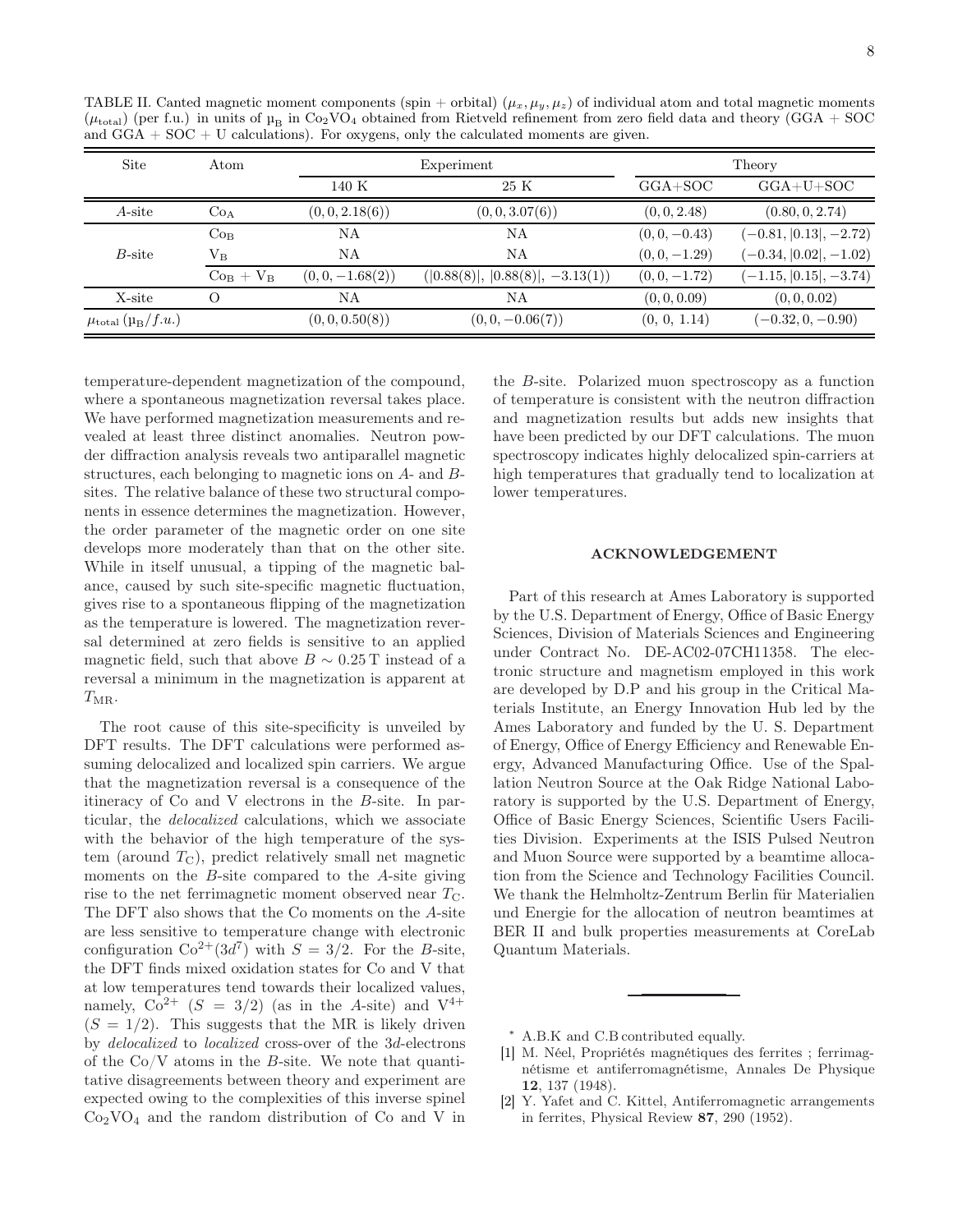- <span id="page-8-0"></span>[3] V. Tsurkan, H.-A. Krug von Nidda, J. Deisenhofer, P. Lunkenheimer, and A. Loidl, On the complexity of spinels: Magnetic, electronic, and polar ground states, [Physics Reports](https://doi.org/https://doi.org/10.1016/j.physrep.2021.04.002) 926, 1 (2021).
- <span id="page-8-1"></span>[4] Y. Yamasaki, S. Miyasaka, Y. Kaneko, J.-P. He, T. Arima, and Y. Tokura, Magnetic reversal of the ferroelectric polarization in a multiferroic spinel oxide., Physical review letters 96 20, 207204 (2006).
- <span id="page-8-2"></span>[5] A. Ruff, Z. Wang, S. Zherlitsyn, J. Wosnitza, S. Krohns, H.-A. Krug von Nidda, P. Lunkenheimer, V. Tsurkan, and A. Loidl, Multiferroic spinsuperfluid and spin-supersolid phases in  $MnCr<sub>2</sub>S<sub>4</sub>$ , Phys. Rev. B 100[, 014404 \(2019\).](https://doi.org/10.1103/PhysRevB.100.014404)
- <span id="page-8-3"></span>[6] L. Balents, Spin liquids in frustrated magnets, Nature 464, 199 (2010).
- <span id="page-8-4"></span>[7] D. Bergman, J. Alicea, E. Gull, S. Trebst, and L. Balents, Order-by-disorder and spiral spin-liquid in frustrated diamond-lattice antiferromagnets, Nature Physics 3, 487 (2007).
- <span id="page-8-5"></span>[8] S. Niitaka, H. Ohsumi, K. Sugimoto, S. Lee, Y. Oshima, K. Kato, D. Hashizume, T. Arima, M. Takata, and H. Takagi, a-type antiferro-orbital ordering with  $i4_1/a$ symmetry and geometrical frustration in the spinel vanadate  $MgV_2O_4$ , [Phys. Rev. Lett.](https://doi.org/10.1103/PhysRevLett.111.267201) 111, 267201 (2013).
- <span id="page-8-6"></span>[9] S.-H. Lee, D. Louca, H. Ueda, S. Park, T. J. Sato, M. Isobe, Y. Ueda, S. Rosenkranz, P. Zschack, J. Íñiguez, Y. Qiu, and R. Osborn, Orbital and spin chains in  $CoV<sub>2</sub>O<sub>4</sub>$ , [Phys. Rev. Lett.](https://doi.org/10.1103/PhysRevLett.93.156407) **93**, 156407 (2004).
- <span id="page-8-7"></span>[10] V. O. Garlea, R. Jin, D. Mandrus, B. Roessli, Q. Huang, M. Miller, A. J. Schultz, and S. E. Nagler, Magnetic and orbital ordering in the spinel  $MnV<sub>2</sub>O<sub>4</sub>$ , [Phys. Rev. Lett.](https://doi.org/10.1103/PhysRevLett.100.066404) 100, 066404 (2008).
- <span id="page-8-11"></span>[11] G. J. MacDougall, V. O. Garlea, A. A. Aczel, H. D. Zhou, and S. E. Nagler, Magnetic order and ice rules in the multiferroic spinel  $FeV<sub>2</sub>O<sub>4</sub>$ , Phys. Rev. B 86[, 060414 \(2012\).](https://doi.org/10.1103/PhysRevB.86.060414)
- [12] Q. Zhang, M. Ramazanoglu, S. Chi, Y. Liu, T. A. Lograsso, and D. Vaknin, Magnetic excitations and anomalous spin-wave broadening in multiferroic  $FeV<sub>2</sub>O<sub>4</sub>$ , Phys. Rev. B 89[, 224416 \(2014\).](https://doi.org/10.1103/PhysRevB.89.224416)
- <span id="page-8-19"></span>[13] H. Ishibashi, S. Shimono, K. Tomiyasu, S. Lee, S. Kawaguchi, H. Iwane, H. Nakao, S. Torii, T. Kamiyama, and Y. Kubota, Small crystal distortion and long-range antiferro-orbital ordering in the spinel oxide  $CoV<sub>2</sub>O<sub>4</sub>$ , Phys. Rev. B **96**[, 144424 \(2017\).](https://doi.org/10.1103/PhysRevB.96.144424)
- <span id="page-8-8"></span>[14] Y. Nii, H. Sagayama, T. Arima, S. Aoyagi, R. Sakai, S. Maki, E. Nishibori, H. Sawa, K. Sugimoto, H. Ohsumi, and M. Takata, Orbital structures in spinel vanadates  $AV_2O_4(A= Fe, Mn)$ , Phys. Rev. B 86[, 125142 \(2012\).](https://doi.org/10.1103/PhysRevB.86.125142)
- <span id="page-8-9"></span>[15] R. Koborinai, S. E. Dissanayake, M. Reehuis, M. Matsuda, T. Kajita, H. Kuwahara, S.-H. Lee, and T. Katsufuji, Orbital glass state of the nearly metallic spinel cobalt vanadate, [Phys. Rev. Lett.](https://doi.org/10.1103/PhysRevLett.116.037201) 116, 037201 (2016).
- <span id="page-8-10"></span>[16] D. Reig-i Plessis, D. Casavant, V. O. Garlea, A. A. Aczel, M. Feygenson, J. Neuefeind, H. D. Zhou, S. E. Nagler, and G. J. MacDougall, Structural transition and orbital glass physics in near-itinerant  $CoV<sub>2</sub>O<sub>4</sub>$ , Phys. Rev. B 93[, 014437 \(2016\).](https://doi.org/10.1103/PhysRevB.93.014437)
- <span id="page-8-12"></span>[17] A. Kumar and S. Yusuf, The phenomenon of negative magnetization and its implications, Physics Reports 556, 1 (2015).
- <span id="page-8-13"></span>[18] N. Menyuk, K. Dwight, and D. G. Wickham, Magnetization reversal and asymmetry in cobalt vanadate (IV), [Phys. Rev. Lett.](https://doi.org/10.1103/PhysRevLett.4.119) 4, 119 (1960).
- <span id="page-8-14"></span>[19] D. B. Rogers, R. J. Arnott, A. Wold, and J. B. Goodenough, The preparation and properties of some vanadium spinels, J. Phys. Chem. Solids 24, 347 (1963).
- <span id="page-8-15"></span>[20] D. G. Wickham and J. B. Goodenough, Suggestion concerning magnetic interactions in spinels, Phys. Rev. 115[, 1156 \(1959\).](https://doi.org/10.1103/PhysRev.115.1156)
- <span id="page-8-16"></span>[21] N. Sakamoto, Magnetic properties of cobalt titanate, [Journal of the Physical Society of Japan](https://doi.org/10.1143/JPSJ.17.99) 17, 99 (1962).
- [22] S. Thota, M. Reehuis, A. Maljuk, A. Hoser, J.-U. Hoffmann, B. Weise, A. Waske, M. Krautz, D. C. Joshi, S. Nayak, S. Ghosh, P. Suresh, K. Dasari, S. Wurmehl, O. Prokhnenko, and B. Büchner, Neutron diffraction study of the inverse spinels  $Co<sub>2</sub>TiO<sub>4</sub>$  and  $Co<sub>2</sub>SnO<sub>4</sub>$ , Phys. Rev. B 96[, 144104 \(2017\).](https://doi.org/10.1103/PhysRevB.96.144104)
- <span id="page-8-29"></span>[23] S. Nayak, S. Thota, D. C. Joshi, M. Krautz, A. Waske, A. Behler, J. Eckert, T. Sarkar, M. S. Andersson, R. Mathieu, V. Narang, and M. S. Seehra, Magnetic compensation, field-dependent magnetization reversal, and complex magnetic ordering in  $Co<sub>2</sub>TiO<sub>4</sub>$ , Phys. Rev. B 92[, 214434 \(2015\).](https://doi.org/10.1103/PhysRevB.92.214434)
- <span id="page-8-17"></span>[24] D. T. Adroja, S. Sharma, C. Ritter, A. D. Hillier, D. Le, C. V. Tomy, R. Singh, R. I. Smith, M. Koza, A. Sundaresan, and S. Langridge, Muon spin rotation and neutron scattering investigations of the B-site ordered double perovskite Sr2DyRuO6, Phys. Rev. B 101, 094413 (2020).
- <span id="page-8-18"></span>[25] V. W. Rüdorff, G. Walter, and H. Becker, über einige oxoverbindungen und doppeloxyde des vierwertigen vanadins, Zeitschrift für Anorganische und Allgemeine Chemie 285, 287 (1956).
- <span id="page-8-20"></span>[26] A. Huq, J. P. Hodges, O. Gourdon, and L. Heroux, Powgen: A third-generation high-resolution high-throughput powder diffraction instrument at the spallation neutron source, Kristallogr. Proc. 1, 127 (2011).
- <span id="page-8-21"></span>[27] A. Buchsteiner and N. Stüßer, Optimizations in angular dispersive neutron powder diffraction using divergent beam geometries, Nuclear Instruments and Methods in Physics Research Section A: A
- <span id="page-8-22"></span>[28] A. Franz and A. Hoser, E9: The fine resolution powder diffractometer (FIREPOD) at BER II, [Journal of large-scale research facilities](http://dx.doi.org/10.17815/jlsrf-3-127) 3, A103 (2017).
- <span id="page-8-23"></span>[29] J. Rodriguez-Carvajal, Recent advances in magnetic structure determination by neutron powder diffraction, Physica B 192, 55 (1993).
- <span id="page-8-24"></span>[30] J. Rodriguez-Carvajal, Recent developments of the program fullprof, in commission on powder diffraction (iucr), Newsletter 26, 12 (2001).
- <span id="page-8-25"></span>[31] S. R. Giblin, S. P. Cottrell, P. J. C. King, S. Tomlinson, S. J. S. Jago, L. J. Randall, M. J. Roberts, J. Norris, S. Howarth, Q. B. Mutamba, N. J. Rhodes, and F. A. Akeroyd, Nucl. Inst. Meth. A751, 70–78 (2014).
- <span id="page-8-26"></span>[32] O. Arnold, J. Bilheux, J. Borreguero, A. Buts, S. Campbell, L. Chapon, M. Doucet, N. Draper, R. Ferraz Leal, M. Gigg, V. Lynch, A. Markvardsen, D. Mikkelson, R. Mikkelson, R. Miller, K. Palmen, P. Parker, G. Passos, T. Perring, P. Peterson, S. Ren, M. Reuter, A. Savici, J. Taylor, R. Taylor, R. Tolchenov, W. Zhou, and J. Zikovsky, Mantid—data analysis and visualization package for neutron scattering and  $\mu$ SR experiments, Nuclear Instruments and Methods in Physics Research Section A: A
- <span id="page-8-27"></span>[33] G. Kresse and J. Furthmüller, Efficient iterative schemes for ab initio total-energy calculations using a plane-wave basis set, Phys. Rev. B 54[, 11169 \(1996\).](https://doi.org/10.1103/PhysRevB.54.11169)
- <span id="page-8-28"></span>[34] G. Kresse and D. Joubert, From ultrasoft pseudopotentials to the projector augmented-wave method,